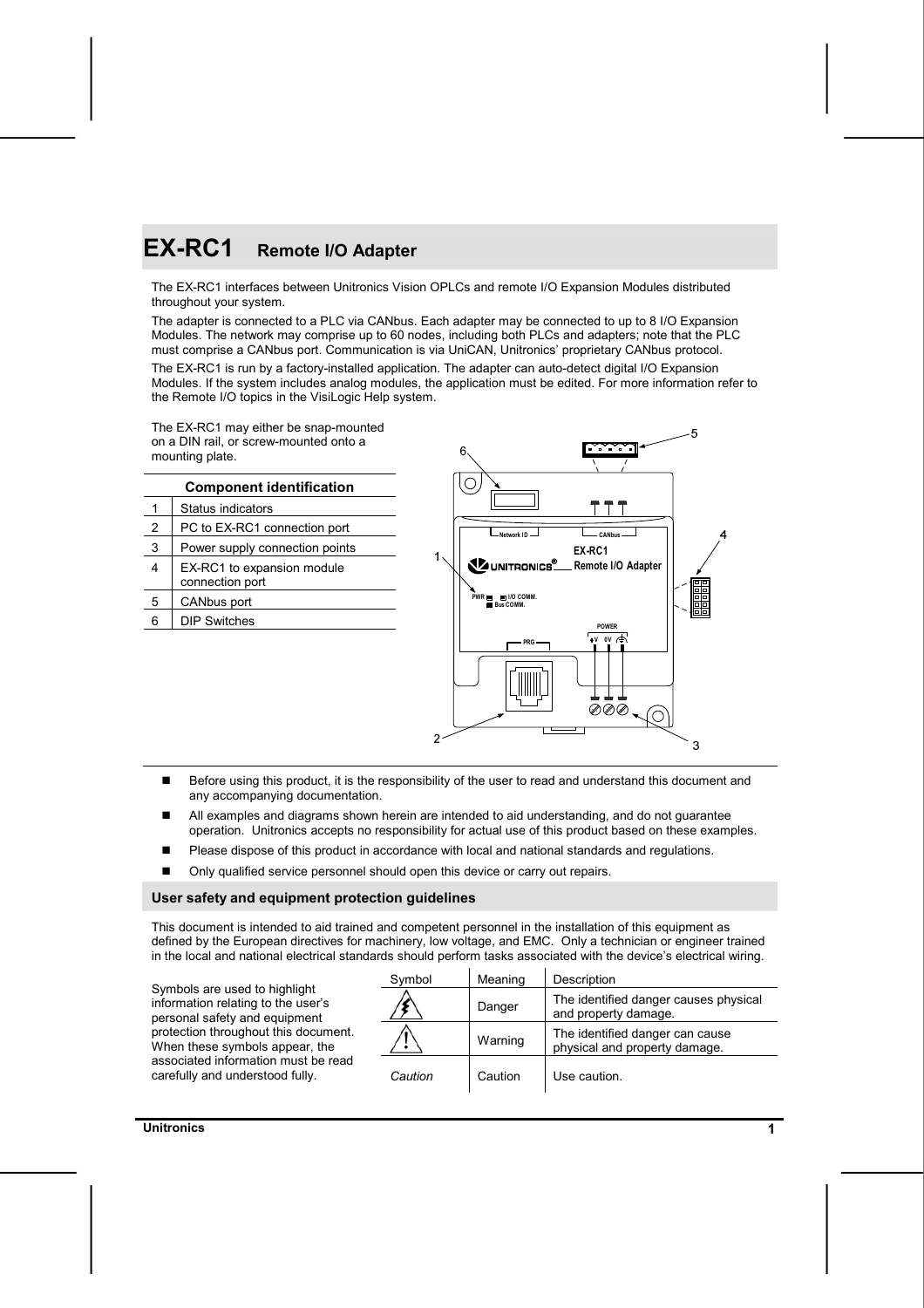## **EX-RC1 Remote I/O Adapter 5/08**



#### **DIN-rail mounting**

Snap the device onto the DIN rail as shown below; the module will be squarely situated on the DIN rail.



**2 Unitronics**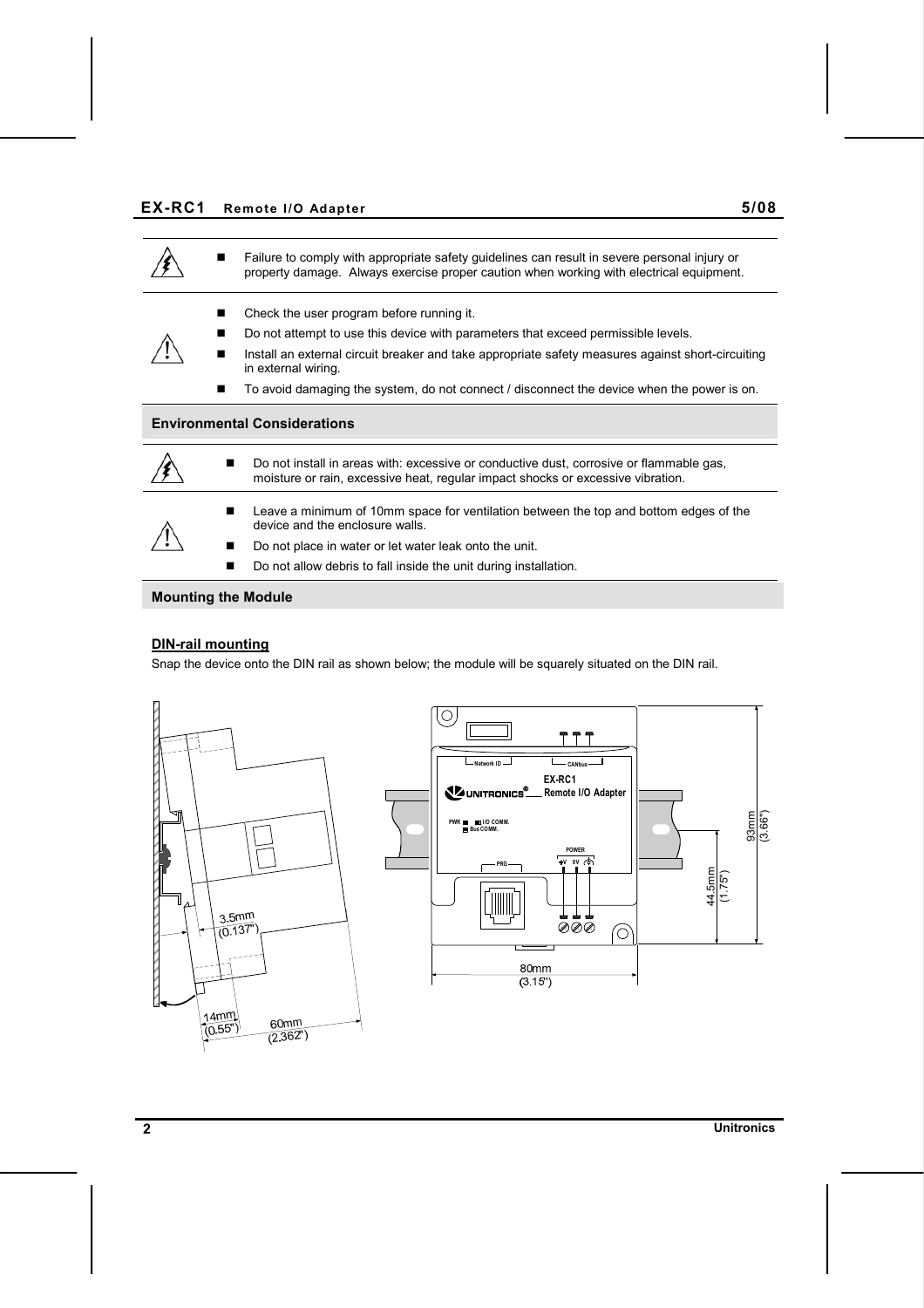# **Screw-Mounting**

The figure below is not drawn to scale. It may be used as a guide for screw-mounting the module. Mounting screw type: either M3 or NC6-32.



**Unitronics 3**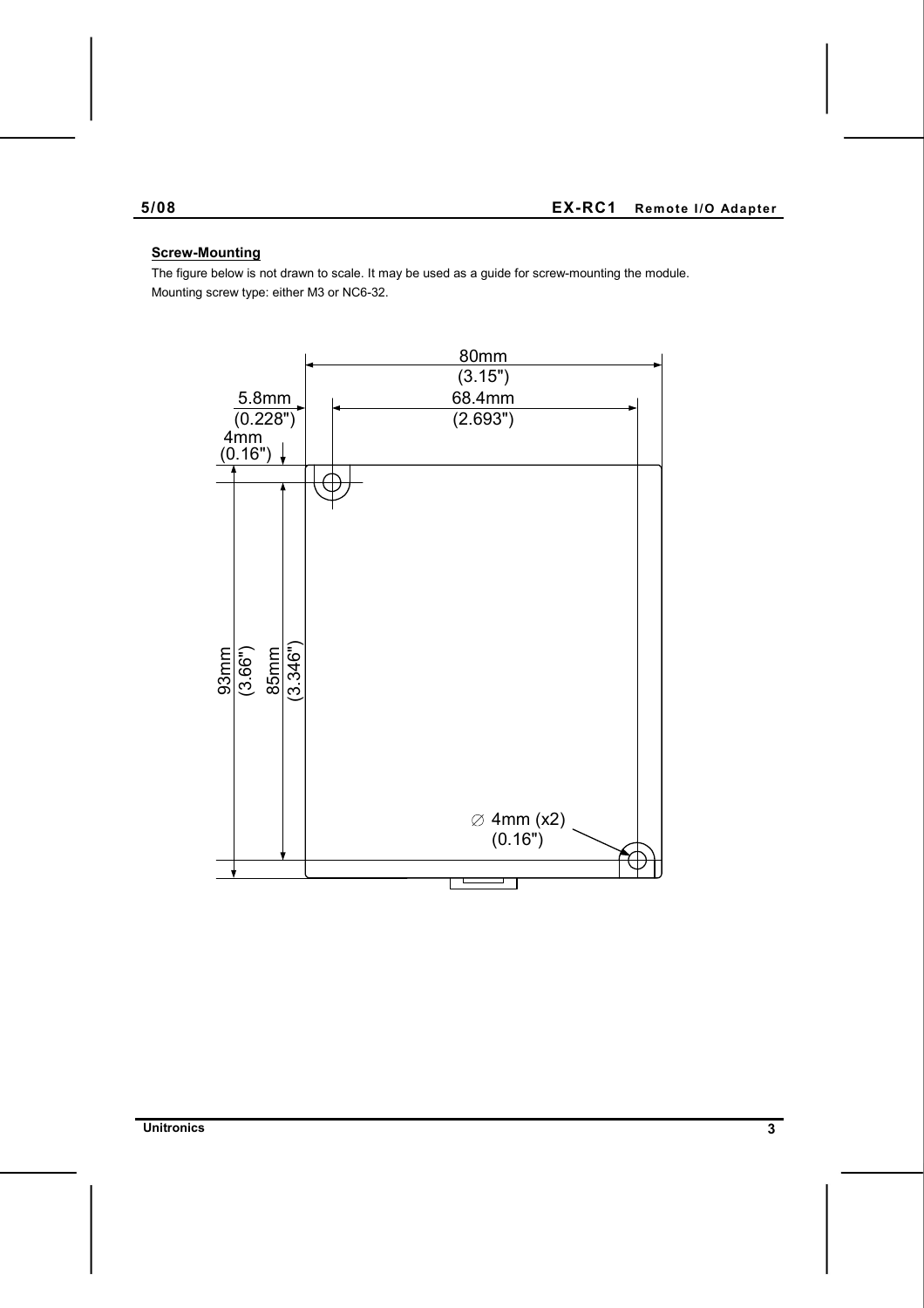## **Setting the Unit ID Number**

The ID number range is from 1 to 60.

The DIP switch settings represent the ID number as a binary value as shown in the following figures.

| Unit ID         | (Default)                      |                     | 59                 | 60                                          |
|-----------------|--------------------------------|---------------------|--------------------|---------------------------------------------|
| <b>Settings</b> | ᅆ<br><b>.</b><br>5<br>6<br>OFF | ON<br>c<br>Ð<br>OFF | 애<br>5<br>6<br>OFF | ON<br>$\mathbf{r}$<br>56<br>$\Omega$<br>OFF |

#### **Connecting Expansion Modules**

An adapter provides the interface between the OPLC and an expansion module. To connect the I/O module to the adapter or to another module:

1. Push the module-to-module connector into the port located on the right side of the device.

Note that there is a protective cap provided with the adapter. This cap covers the port of the final I/O module in the system.



 $\blacksquare$  To avoid damaging the system, do not connect or disconnect the device when the power is on.



#### **Wiring**

|  | Do not touch live wires.                                                                                                                          |
|--|---------------------------------------------------------------------------------------------------------------------------------------------------|
|  | Unused pins should not be connected. Ignoring this directive may damage the device.                                                               |
|  | Double-check all wiring before turning on the power supply.                                                                                       |
|  | Do not connect the 'Neutral or 'Line' signal of the 110/220VAC to the device's 0V pin.                                                            |
|  | In the event of voltage fluctuations or non-conformity to voltage power supply specifications,<br>connect the device to a regulated power supply. |
|  | Double-check all the wiring before turning on the power supply.                                                                                   |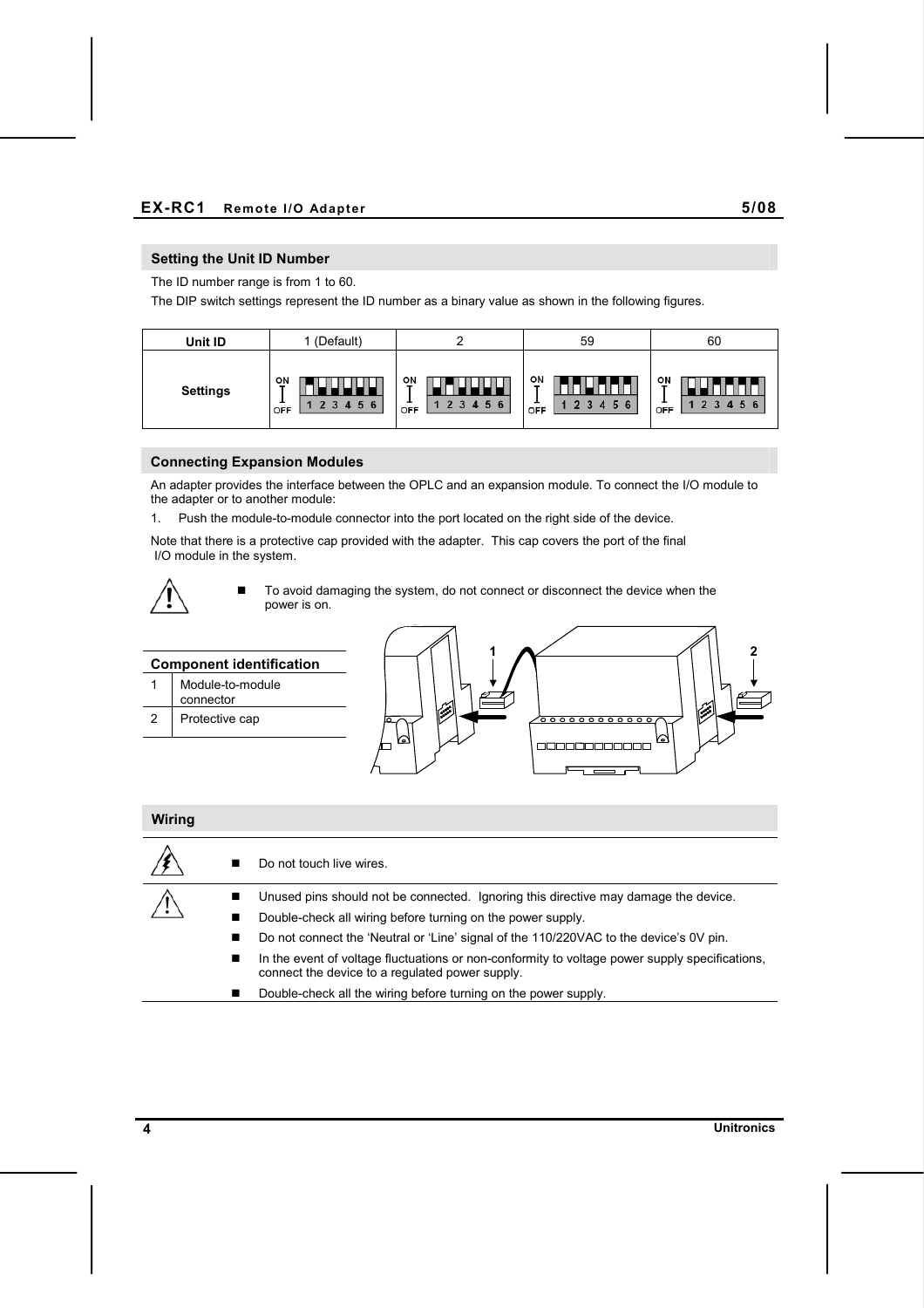#### **Wiring Procedures**

Use crimp terminals for wiring; use 26-14 AWG wire (0.13 mm  $^{2}$ –3.31 mm<sup>2</sup>) for all wiring purposes.

- 1. Strip the wire to a length of 7±0.5mm (0.250–0.2.08 inches).
- 2. Unscrew the terminal to its widest position before inserting a wire.
- 3. Insert the wire completely into the terminal to ensure that a proper connection can be made.
- 4. Tighten enough to keep the wire from pulling free.
- $\blacksquare$  To avoid damaging the wire, do not exceed a maximum torque of 0.5 N·m (5 kgf·cm).
- Do not use tin, solder, or any other substance on stripped wire that might cause the wire strand to break.
- Install at maximum distance from high-voltage cables and power equipment.

#### **Wiring Power Supply**

Connect the "positive" cable to the "+V" terminal, and the "negative" to the "0V" terminal.

## **Earthing the Power Supply**

- To maximize system performance, avoid electromagnetic interference by:
- Mounting the module on a metal panel.
- Earthing the module's power supply: connect one end of a 14 AWG wire to the chassis signal; connect the other end to the panel.

Note: If possible, the wire used to earth the power supply should not exceed 10 cm in length. However, it is recommended to earth the module in all cases.

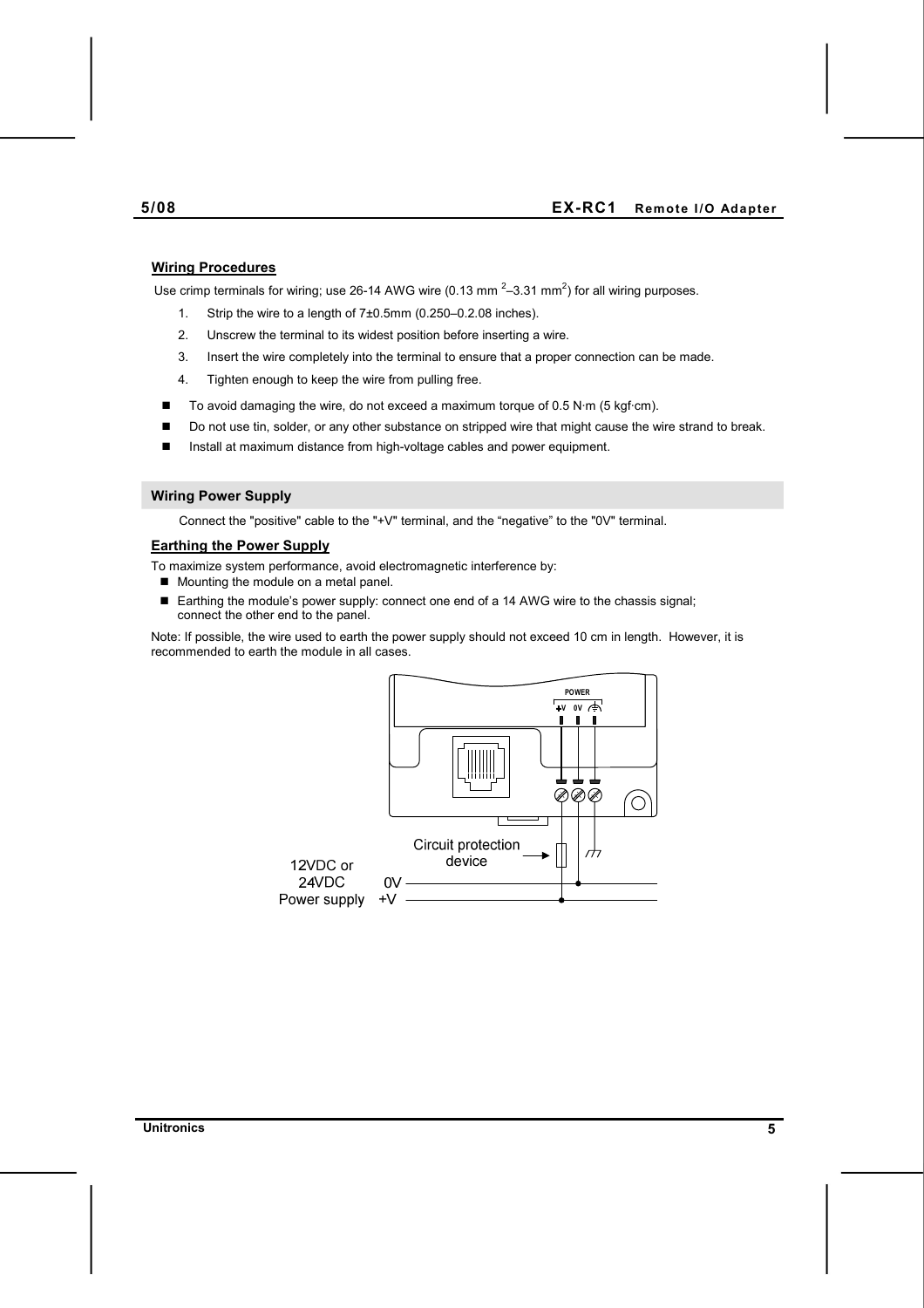## **EX-RC1 Remote I/O Adapter 5/08**

## **Communication**

# **Connecting the EX-RC1 to a PC**

Connect the PC to the adapter via the programming cable. The pinout below shows the RS232 port signals.



# **Connecting the EX-RC1 to the CANbus network**

Connect the EX-RC1 adapter to an OPLC as shown below. The module communicates via Unitronics' proprietary UniCAN protocol. UniCAN can comprise up to 60 nodes, including PLCs and EX-RC1 remote I/O adapters.

The CANbus port is galvanically isolated.

## **CANbus Wiring**

Network terminators: Place terminators at each end of the CANbus network.

Resistance must be set to 1%, 121 $\Omega$ , 1/4W.

Connect ground signal to the earth at only one point, near the power supply. The network power supply need not be at the end of the network.

#### **CANbus Connector**



-v 24V Common Supply for CANbus L CAN Low PE Protective Earth H CAN High<br> **+V** 24V Power Supply for CANbus

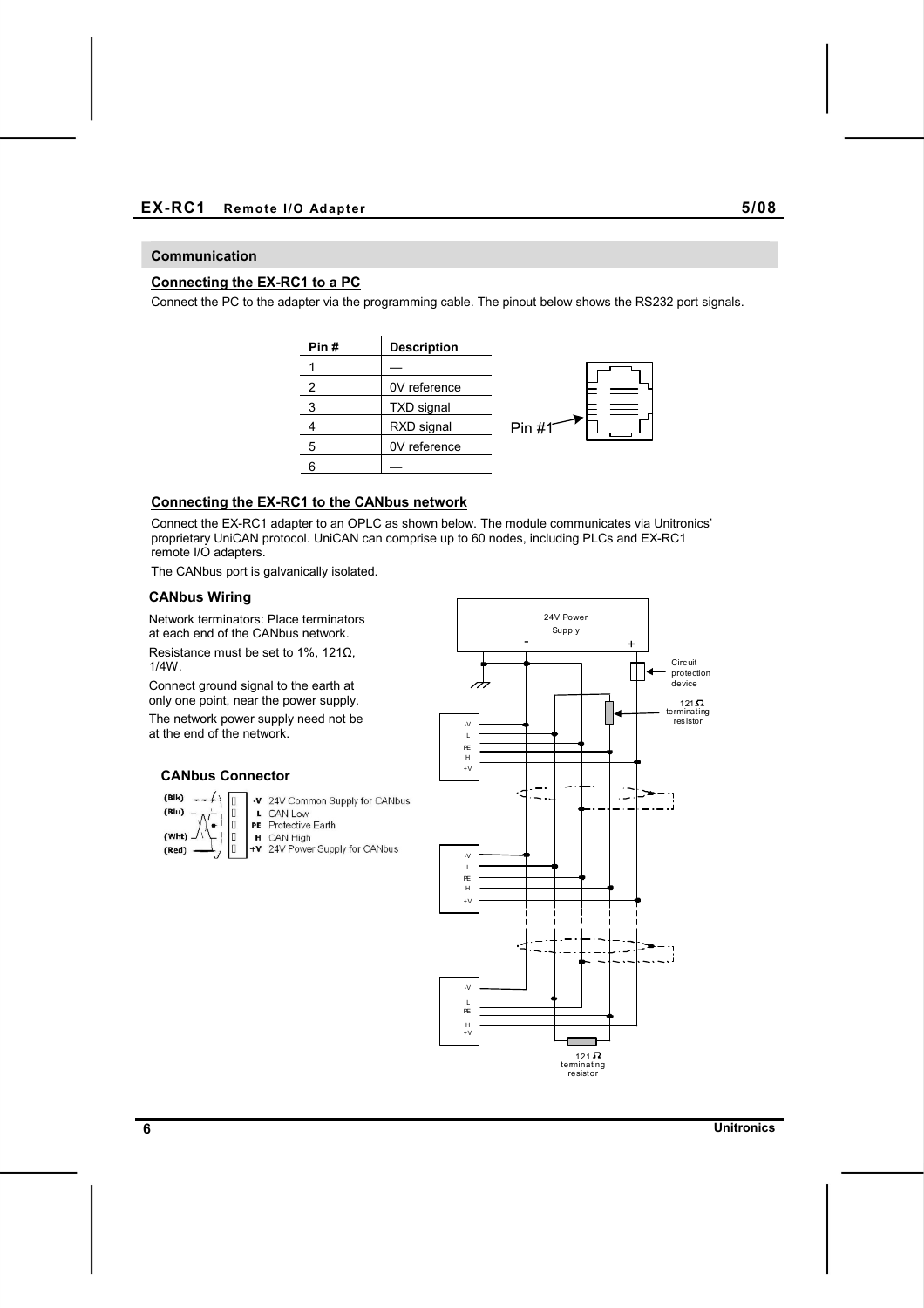# **Network Layout**

The EX-RC1 enables you to remotely locate I/Os up to 1 kilometer from a PLC. You can include both PLCs and adapters on the UniCAN network, up to a total of 60 nodes.